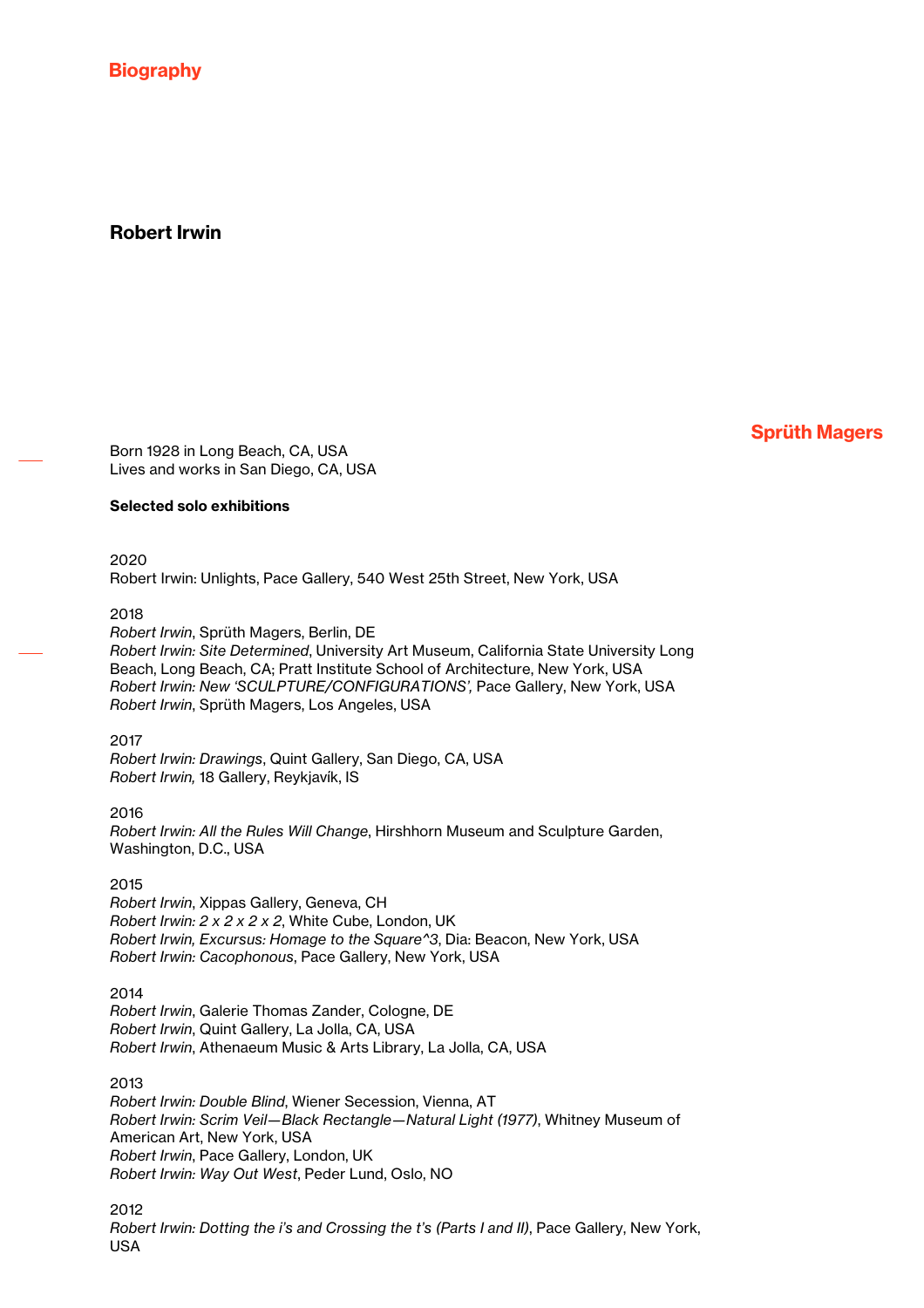# 2011

*Robert Irwin: Way Out West*, Galeria Elvira González, Madrid, ES *Robert Irwin: Way Out West*, L & M Arts, Los Angeles, USA

#### 2010

*Primal Palm Garden*, Los Angeles County Museum of Art, Los Angeles, USA *Robert Irwin: Gypsy Switch, 2010*, Corcoran Gallery of Art, Washington, D.C., USA *Robert Irwin: Way Out West*, Pace Gallery, New York, USA *Robert Irwin: Way Out West*, Galerie Xippas, Paris, FR *Robert Irwin: Works in Progress*, Quint Contemporary Art, La Jolla, CA, USA *Robert Irwin*, Museo de Arte Contemporáneo Esteban Vicente, Segovia, ES

#### 2009

*Robert Irwin: Slant/Light/Volume*, Walker Art Center, Minneapolis, MN, USA *Robert Irwin: Red Drawing, White Drawing, Black Painting*, PaceWildenstein, New York, USA

#### 2008

*Robert Irwin: Light and Space*, White Cube, London, UK

#### 2007

*Robert Irwin: Primaries and Secondaries*, Museum of Contemporary Art, San Diego, CA, USA

#### 2006

*Robert Irwin: Who's Afraid of Red, Yellow and Blue^3*, PaceWildenstein, New York, USA *Robert Irwin: Marfa Drawings and Marfa Project*, Chinati Foundation, Marfa, TX, USA

#### 1998

*Robert Irwin: Line Paintings 1962 – 1964*, PaceWildenstein, Los Angeles, USA *Robert Irwin: Double Diamond, 1997 – 1998*, Musée d'art contemporain, Lyon, FR *Robert Irwin: A Selection of Works 1958 to 1970*, PaceWildenstein, New York, USA *Prologue: x 183*, Dia Center for the Arts, New York, USA *Excursus: Homage to the Square^3*, Dia Center for the Arts, New York, USA

#### 1997

*A Site-Determined Installation by Robert Irwin: 1° 2° 3° 4°*, Museum of Contemporary Art San Diego; Museum of Contemporary Art La Jolla, CA, USA

#### 1993

*Robert Irwin Retrospective*, Museo Nacional Centro de Arte Reina Sofía, Madrid, ES; Musée d'Art Moderne de la Ville de Paris, FR; Kölnischer Kunstverein, Cologne, DE; The Museum of Contemporary Art, Los Angeles, USA

1992

*Robert Irwin: 1° 2° 3° 4°*, PaceWildenstein, New York, USA

1987

*Wave Hill Green, Wave Hill Wood, Door Light Window*, Wave Hill, Bronx, New York, USA

# 1985

*Robert Irwin*, Pace Gallery, New York, USA *Robert Irwin*, San Francisco Museum of Modern Art, San Francisco, CA, USA

# 1982

*Installation: Light to Solid*, Louisiana Museum of Art, Humlebæk, DK *Robert Irwin at Pace*, Pace Gallery, New York, USA

# 1980

*One Wall Removed*, Malinda Wyatt Gallery, Venice, CA, USA

1979

*Robert Irwin: Untitled Installation*, San Diego State University, San Diego, CA, USA Installation at the XIII Olympic Winter Games, Lake Placid, New York, USA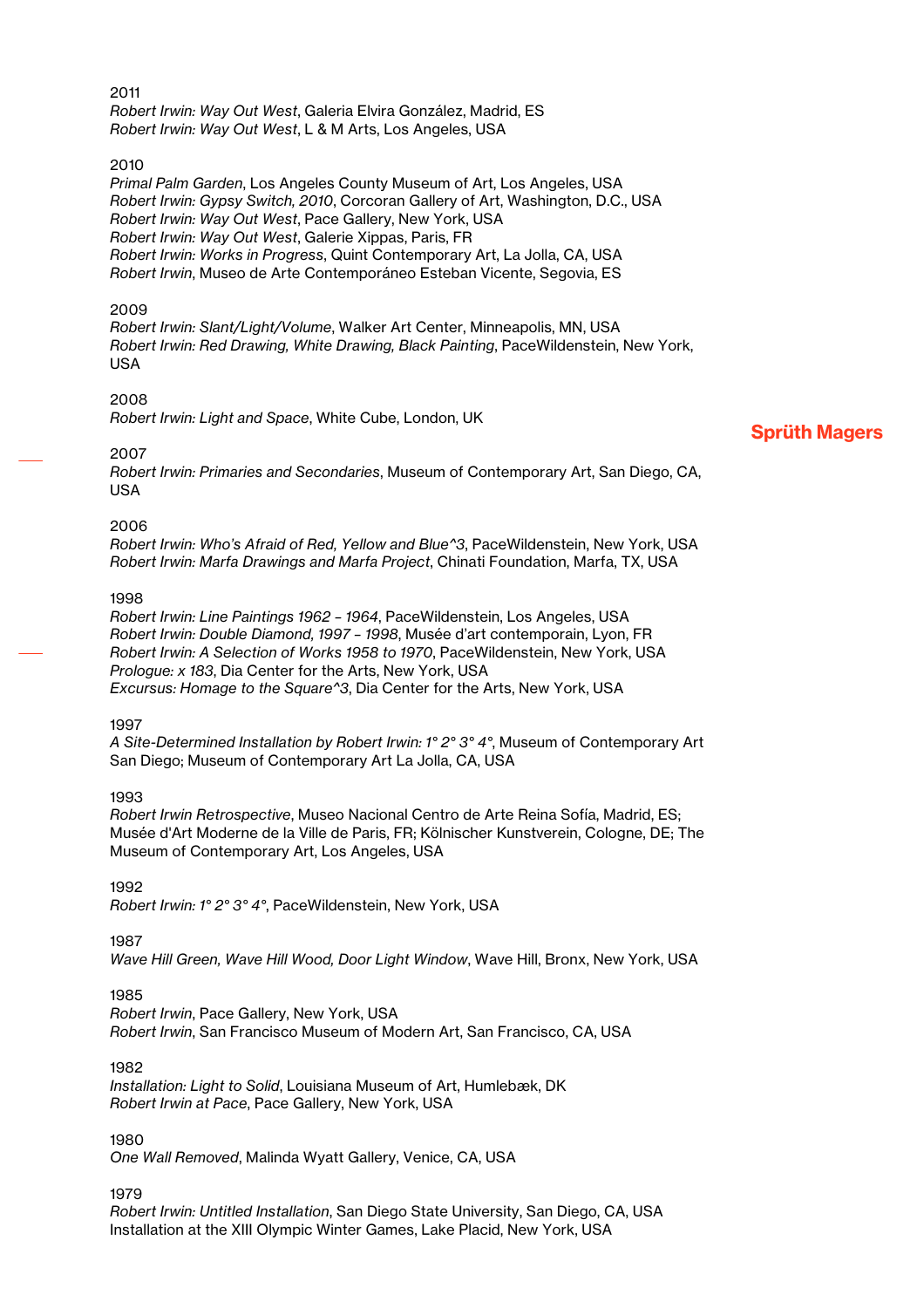*Robert Irwin: Untitled Installation (Transient Passage)*, Helen Forsan Spenser Gallery, University of Kansas, Lawrence, KS, USA *Robert Irwin: Space as Support*, Berkeley Art Museum and Pacific Film Archive, University of California, Berkeley, CA, USA

#### 1978

*Robert Irwin*, Portland Center for the Visual Arts, Portland, OR, USA *Robert Irwin / Matrix 15*, University of California Art Museum, Berkeley, CA, USA

#### 1977

*Robert Irwin*, Whitney Museum of American Art, New York, USA

#### 1976

*Robert Irwin*, Art Gallery, University of Maryland, College Park, MD, USA *Robert Irwin*, Walker Art Center, Minneapolis, MN, USA

#### 1975

*Robert Irwin*, Museum of Contemporary Art, Chicago, IL, USA *Robert Irwin*, Mizuno Gallery, Los Angeles, USA *Robert Irwin*, Boehm Gallery, Palomar College, San Marcos, CA, USA *Robert Irwin: Continuing Responses*, Fort Worth Art Museum, TX, USA

# Sprüth Magers

#### 1974

*Robert Irwin: "Soft Wall"*, Pace Gallery, New York, USA *Robert Irwin: Installation*, University of California Art Galleries, Santa Barbara, CA, USA *Robert Irwin*, Wright State University Art Galleries, Dayton, OH, USA *Robert Irwin*, Mizuno Gallery, Los Angeles, USA

#### 1973

*Robert Irwin: "Hard Wall"*, Pace Gallery, New York, USA *Robert Irwin*: *Works in Spaces*, San Francisco Museum of Art, San Francisco, CA, USA

#### 1972

*Robert Irwin: Room Angle Light Volume*, Ace Gallery, Los Angeles, USA *Robert Irwin*, Mizuno Gallery, Los Angeles, USA *Robert Irwin*, Galerie Sonnabend, Paris, FR *Robert Irwin*, Fogg Art Museum, Harvard University, Cambridge, MA, USA

#### 1970

*Robert Irwin*, The Museum of Modern Art, New York, USA *Robert Irwin: Recent Work 1969–70*, Artist's Studio, Venice Beach, CA, USA

#### 1969

*Robert Irwin: Acrylic Discs*, Pace Gallery, New York, USA *Recent Work by Robert Irwin*, La Jolla Museum of Contemporary Art, La Jolla, CA, USA

#### 1968

*Robert Irwin: Aluminum Discs*, Pace Gallery, New York, USA *Robert Irwin*, Pasadena Art Museum, Pasadena, CA, USA

#### 1966

*Robert Irwin: Dot Paintings*, Pace Gallery, New York, USA

#### 1964

*New Paintings by Robert Irwin*, Ferus Gallery, Los Angeles, USA

#### 1962

*Recent Works by Robert Irwin*, Ferus Gallery, Los Angeles, USA

#### 1960

*Robert Irwin*, Pasadena Art Museum, Pasadena, CA, USA *Robert Irwin*, Ferus Gallery, Los Angeles, USA

1959 *Recent Paintings by Robert Irwin*, Ferus Gallery, Los Angeles, USA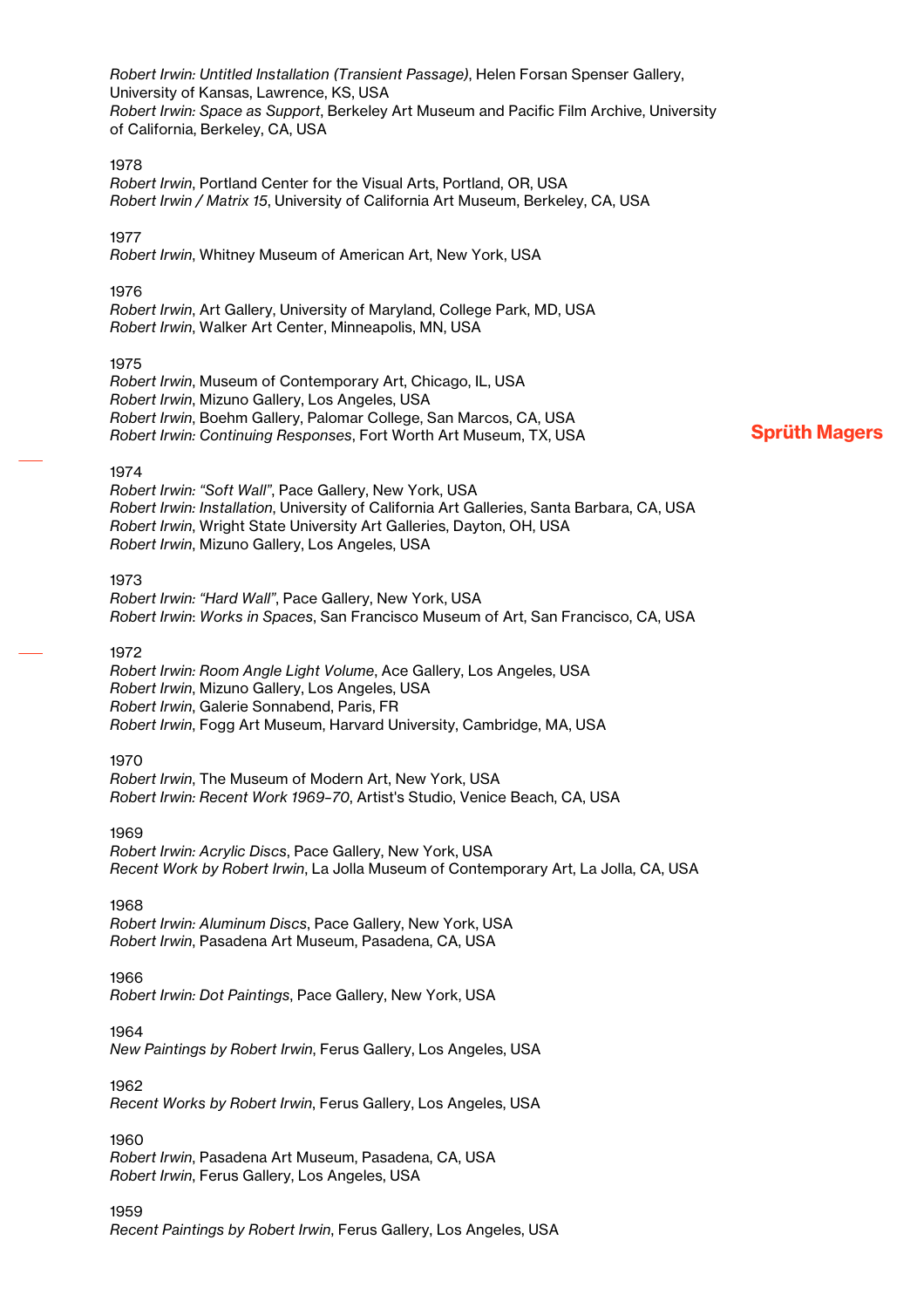# Selected group exhibitions

# 2021

Light Upon Light: Light Art Since the 1960s, King Abdullah Financial District Conference Center, Riyadh, Saudi Arabia, March 18–June 12, 2021. (Catalogue) The King Abdulaziz Center for World Culture (Ithra), Dhahran, Saudi Arabia, February– December 2021.

# 2020

Bending Light [Peter Alexander, Dan Flavin, Robert Irwin, James Turrell], Pace Gallery, Itaewon-ro 262, Yongsan-gu, Seoul,PRC

# 2019

*Chewing Gum III*, Pace Gallery, Hong Kong, HK *Bright Golden Haze,* Oklahoma Contemporary, Oklahoma City, OK, USA Sprüth Magers

# 2018

*Black3* , Instituto Inhotim, Minas Gerais, BR *Space Shifters,* Hayward Gallery, London, UK *Through the Spectrum,* Athr Gallery, Jeddah, SA *Endless Summer,* Museum of Contemporary Art Chicago, Chicago, IL

# 2017

*In Line*, Pace Seoul, Seoul, KR *Plastic Show*, Almine Rech Gallery, London, UK *Robert Irwin: Drawings,* Quint Gallery, San Diego, CA, USA

# 2016

*Blackness in Abstraction*, Pace Gallery, New York, USA *Into the Ether: Contemporary Light Artists*, Dayton Art Institute, Dayton, OH, USA *Dansaekhwa & Minimalism*, Blum & Poe, Los Angeles, USA *Summer Group Show: Make Light of It,* Pace/MacGill Gallery, New York, USA

# 2015

*2015 Bi-City Biennale of Urbanism/Architecture*, Shenzhen, CN *Another Minimalism: Art after California Light and Space*, The Fruitmarket Gallery, Edinburgh, UK *From the Archives: Art and Technology at LACMA, 1967–1971*, Los Angeles County Museum of Art, Los Angeles, USA *Geometries On and Off the Grid: Art from 1950 to the Present*, The Warehouse, Dallas, TX, USA

# 2014

*Seeing Through Light: Selections from the Guggenheim Abu Dhabi Collection*, Manarat Al Saadyat, Abu Dhabi, UAE *The Avant-Garde Collection*, Orange County Museum of Art, Newport Beach, CA, USA *Summer Group Show,* Pace Gallery, Hong Kong, HK *Carte Blanche,* Pace at Chesa Büsin, Zuoz, CH

# 2013

*Aisthesis—The Origin of Sensations: Robert Irwin and James Turrell at Villa Panza*, Fondo Ambiente Italiano, Villa e Collezione Panza, Varese, It *Paradise,* Pace Gallery*,* New York, USA

# 2012

*Decade: Contemporary Collecting 2002–2012*, Albright-Knox Art Gallery, Buffalo, NY, USA *Sacred Geometry and Secular Science*, Loyola University Museum of Art, Chicago, IL, USA *The Substance of Light,* Cuadro Fine Art Gallery, Dubai, UAE *Summer Group Show 2012,* Pace Gallery, New York, USA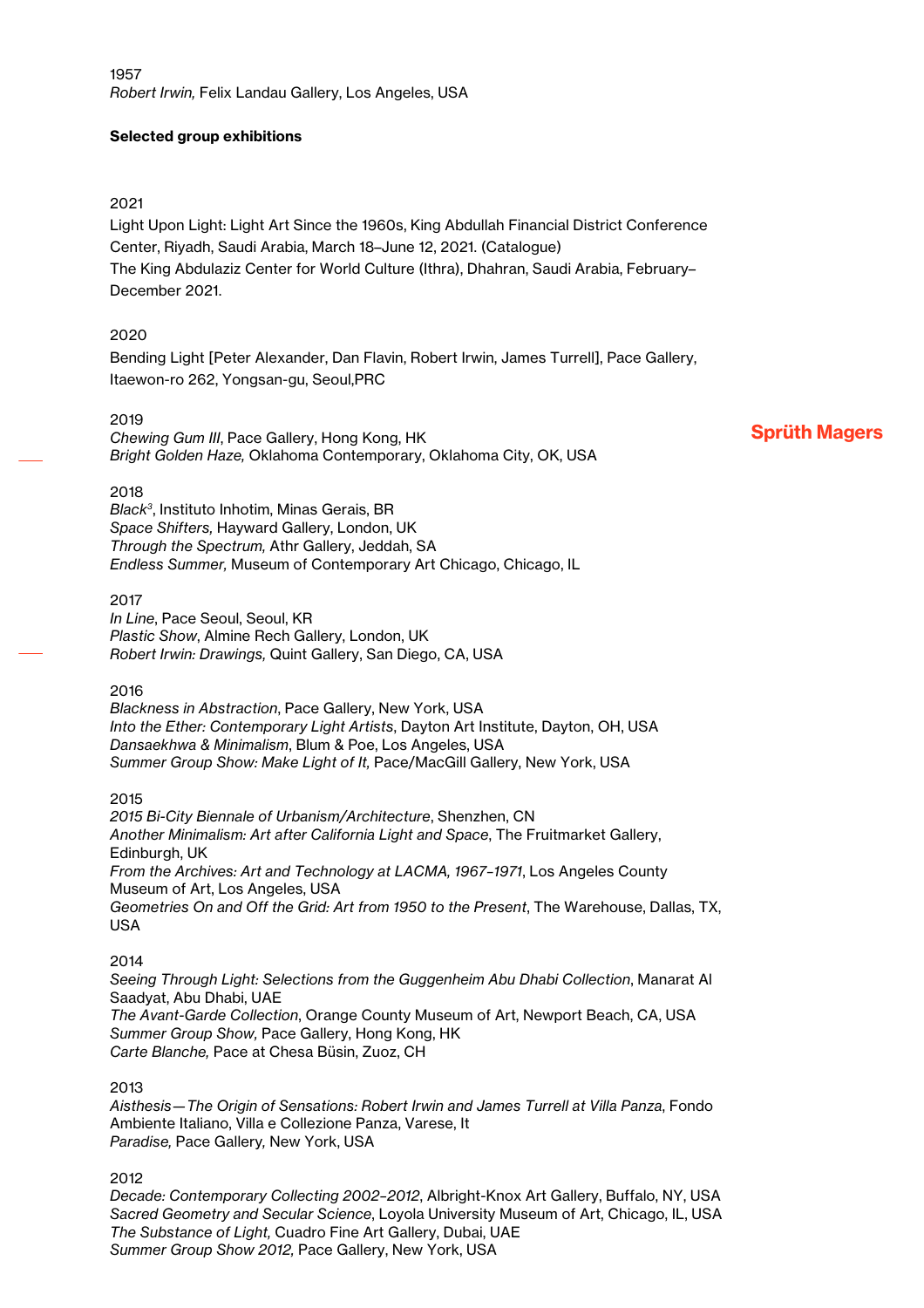*'You Don't Know Jack': From the collection of the foremost ultimate artist enabler,*  Katherine Cone Gallery, Los Angeles, USA

# 2011

*The Long Curve: 150 Years of Visionary Collection at the Albright-Knox Art Gallery*, Albright-Knox Art Gallery, Buffalo, NY, USA *Phenomenal: California Light, Space*, Surface, Museum of Contemporary Art San Diego, San Diego, CA, USA *Venice in Venice*, Palazzo Contarini Dagli Scigni, Venice, IT *The Parallax View,* Lehmann Maupin, New York, USA

# 2010

*Suprasensorial: Experiments in Light, Color and Space*, The Geffen Contemporary at Museum of Contemporary Art, Los Angeles, USA *The Artist's Museum: Los Angeles Artists, 1980–2010*, The Geffen Contemporary at Museum Contemporary Art, Los Angeles, USA *50 Years at Pace*, The Pace Gallery, New York, USA *Primary Atmospheres: Works from California 1960–1970*, David Zwirner, New York, USA *Reflection,* Peter Blum Gallery, New York, USA

# 2009

*Collection: MOCA's First 30 Years*, Museum of Contemporary Art, Los Angeles, USA *1969*, P.S.1 Contemporary Art Center, Long Island City, NY, USA *West Coast Minimalism*, Foundation 20 21/Nyehaus, New York, USA *Vides*, Centre Georges Pompidou, Paris, FR *The Third Mind: American Artists Contemplate Asia, 1860–1989*, The Solomon R. Guggenheim Museum, New York, USA

# 2008

*The Panza Collection*, Hirshhorn Museum and Sculpture Garden, Smithsonian Institution, Washington, D.C., USA

*Time & Place: Los Angeles 1958–1968*, Moderna Museet, Stockholm, SE *Hot Spots: Rio de Janeiro/Milan – Turin/Los Angeles, 1956 bis 1969*, Kunsthaus Zürich, Zurich, CH

*Geometry of Motion 1920s/1970s*, The Museum of Modern Art, New York, USA *Collecting Collections: Highlights of the Permanent Collection*, Museum of Contemporary Art, Los Angeles, USA

# 2007

*The Panza Collection: An Experience of Light and Color*, Albright-Knox Art Gallery, Buffalo, NY, USA

*Drawing Architecture: The L.J. Cella Collection*, Albright-Knox Art Gallery, Buffalo, NY, USA *Equinox: Permanent Collection Works from the 1960s and 1970s*, The Museum of Contemporary Art, Los Angeles, USA

*SoCal: Southern California Art of the 1960s and 70s from LACMA's Collection*, Los Angeles County Museum of Art, Los Angeles, USA

*Light, Time and Three Dimensions,* Pace Wildenstein, New York, USA *Art Since the 1960s: California Experiments*, Orange County Museum of Art, Newport Beach, CA, USA

*Exhibition of Work by Newly Elected Members and Recipients of Honors and Awards*, The American Academy of Arts and Letters, New York, USA

*Optic Nerve: Perceptual Art of the 1960s*, Columbus Museum of Art, Columbus, OH, USA

2006

*A Point of Convergence: Architectural Drawings and Photographs from the L.J. Cella Collection*, Palm Springs Art Museum, Palm Springs, CA, USA *Translucence: Southern California Art from the 1960s and 1970s*, Norton Simon Museum, Pasadena, CA, USA *Los Angeles–Paris,* Centre Georges Pompidou, Paris, FR *Sculpture from the Sixties,* Frank Lloyd Gallery, Santa Monica, CA, USA *Elemental Form,* L & M Arts, New York, USA *Cardboard,* Bobbie Greenfield Gallery, Santa Monica, CA, USA *Invisible Might: Works from 1965-1971,* Nyehaus, New York, USA

2005 *Extreme Abstraction*, Albright-Knox Gallery, Buffalo, NY, USA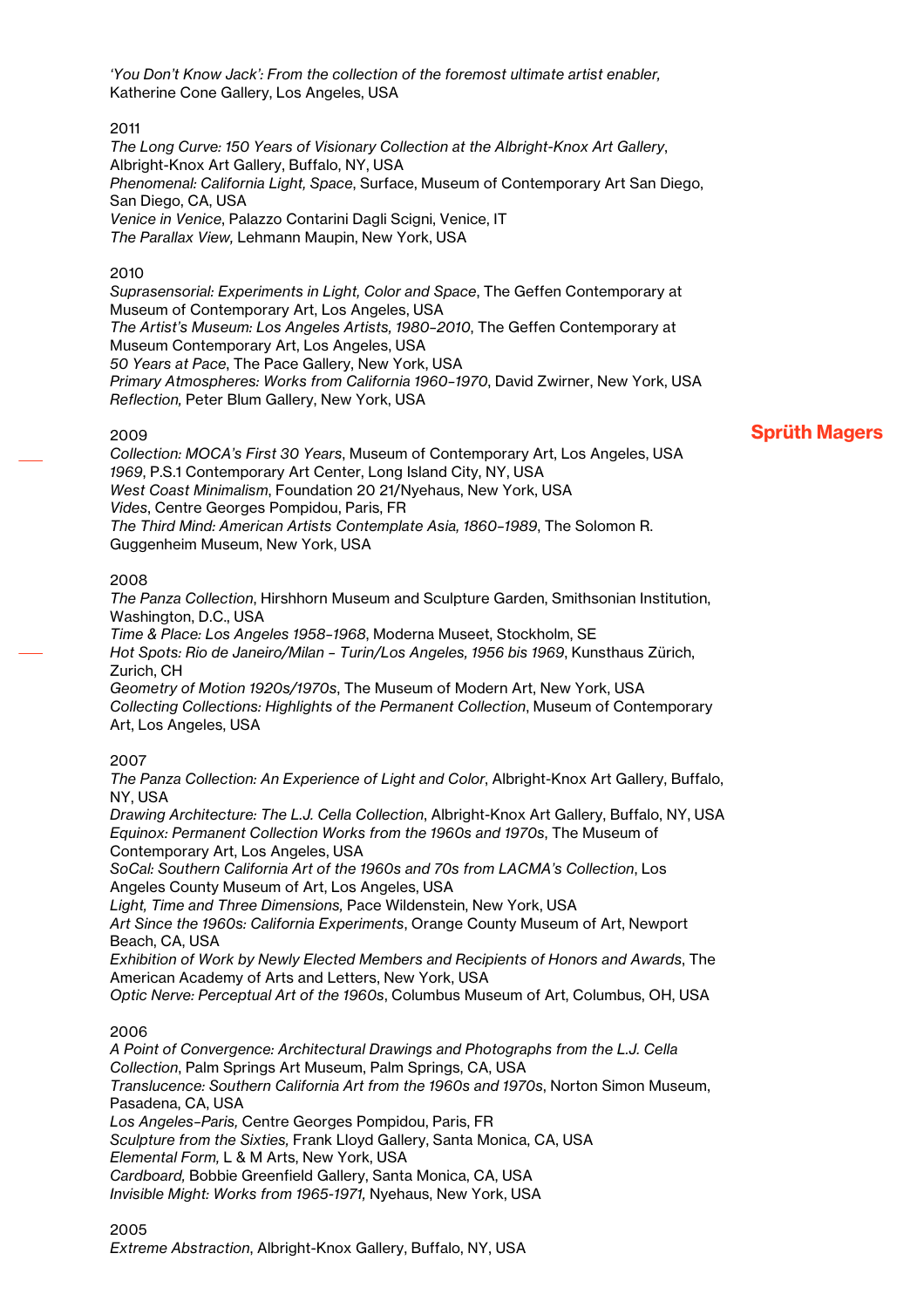2004

*Specific Objects: The Minimalist Influence*, Museum of Contemporary Art, San Diego, CA, USA

*Monocromos, de Malevich al Presente*, Museo Nacional Centro de Arte Reina Sofía, Madrid, ES

*Beyond Geometry: Experiment in Form, 1940s–70s*, Los Angeles County Museum of Art, Los Angeles; Miami Art Museum, Miami, FL, USA

*A Minimal Future? Art As Object 1958–1968*, Museum of Contemporary Art, Los Angeles, USA

*Singular Forms (Sometimes Repeated): Art from 1951 to the Present*, Solomon R. Guggenheim Museum, New York, USA

#### 2003

*Imagination: Perception in Art*, Kunsthaus Graz am Landesmuseum Joanneum, Graz, AT *Summer Travels,* Pace Wildenstein, New York, USA

#### 2002

*Ferus*, Gagosian Gallery, New York, USA

#### 2000

*Made in California: Art, Image, and Identity, 1900–2000*, Los Angeles County Museum of Art, Los Angeles, USA

*Changing Perceptions: The Panza Collection*, The Guggenheim Museum Bilbao, Bilbao, ES *Venice/Venezia: California Art form The Panza Collection at the Guggenheim Museum*, Peggy Guggenheim Collection, Venice, IT

*Summer Group Show,* Pace Wildenstein, New York, USA

#### 1999

*The American Century Art and Culture 1950–2000*, Whitney Museum of American Art, New York, USA *Searchlight: Consciousness at the Millennium*, California College of the Arts, Wattis Institute for Contemporary Arts, San Francisco, CA, USA *House of Sculpture*, Modern Art Museum of Fort Worth, TX, USA *The Virginia and Bagley Wright Collection of Modern Art*, Seattle Art Museum, Seattle, WA, USA *The Museum: Highlights from the Collection and Archives of the Pasadena Art Museum*, Norton Simon Museum of Art, Pasadena, CA, USA *Group Exhibition*, Pace Wildenstein, New York, USA

#### 1998

*Material Perfection: Minimal Art & Its Aftermath Selected from the Kerry Stokes Collection*, Lawrence Wilson Art Gallery, University of Western Australia, Perth, AU *California Scheming*, Museum of Contemporary Art, Chicago, IL, USA *Sculpture,* Pace Wildenstein, New York, USA *Summer Group Show,* Pace Wildenstein, New York, USA

1997

*Contemporary Art in Transition: From the Collection of the Ho–Am Art Museum*, Ho–Am Art Gallery, Seoul, KR

*Sunshine & Noir: Art in L.A., 1960–1997*, Louisiana Museum of Modern Art, Humlebæk, DK; Kunstmuseum Wolfsburg, Wolfsburg, DE; Castello di Rivoli, Museo d'Arte Contemporanea, Rivoli, IT; UCLA Hammer Museum, Los Angeles, USA *Thresholds: Limits of Perception,* Eighth Floor Gallery, New York, USA

#### 1995

Between Light and Shadow: The Work of Robert Irwin and James Turrell, Herbert F. Johnson Museum of Art, Cornell University, Ithaca, NY, USA *The Popular Image: Pop Art in America,* Marisa del Re Gallery and O'Hara Gallery, New York: Marisa del Re/O'hara Gallery, Palm Beach, FL, USA

1994

*Southern California: The Conceptual Landscape*, Madison Art Center, Madison, WI, USA *The Tradition of the New: Postwar Masterpieces From the Guggenheim Collection*, Solomon R. Guggenheim Museum, New York, USA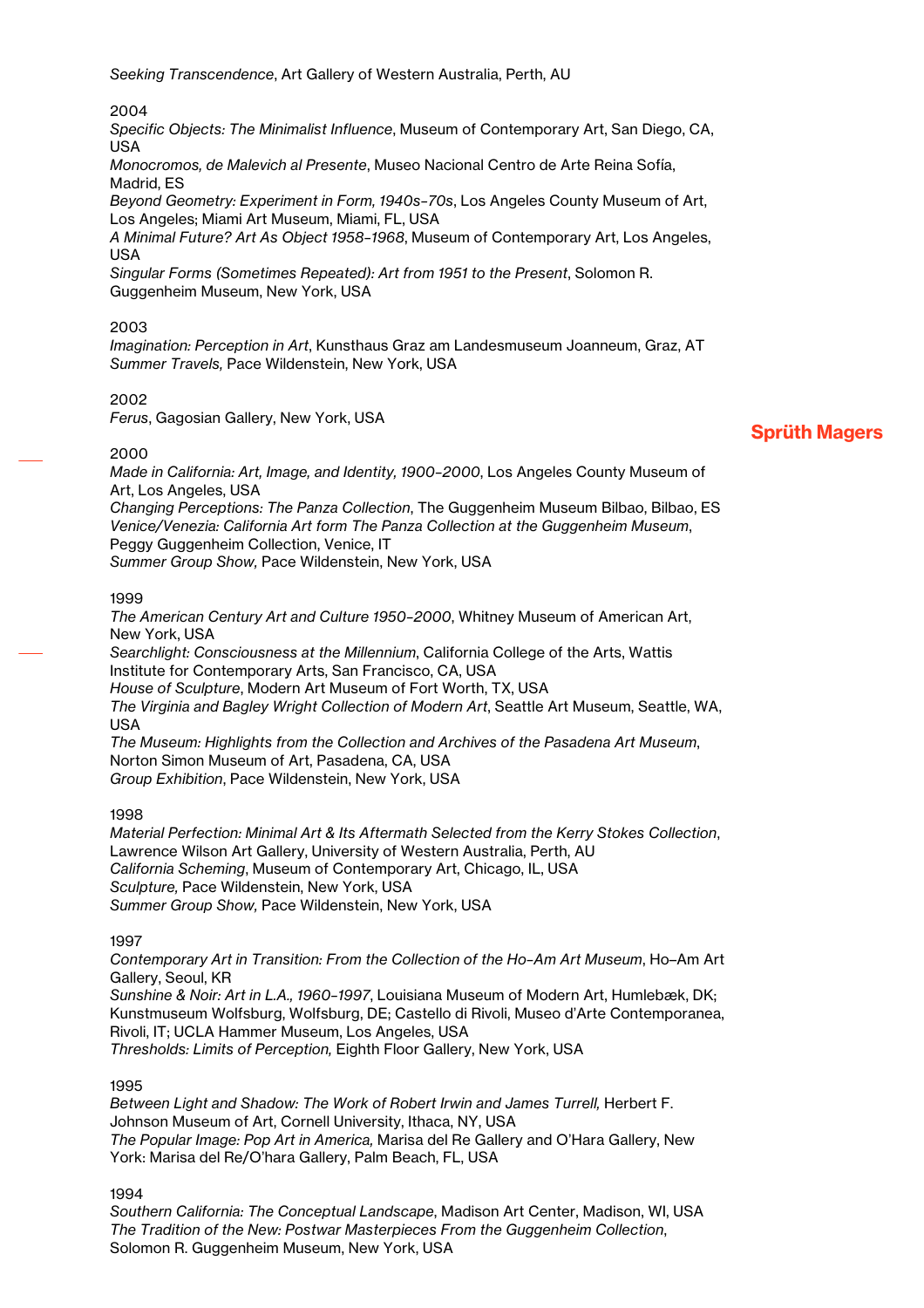*Percept/Image/Object*, Lannan Foundation, Los Angeles, USA *White Works,* Pace Wildenstein, New York, USA

# 1992

*Arte Americana 1930–1970*, Lingotto, Turin, IT

#### 1991

*Frederick R. Weisman Gallery for California Art: The Inaugural Installation*, San Diego Museum of Art, San Diego, CA, USA *Finish Fetish: LA's Cool School*, Fisher Gallery, University of Southern California, Los Angeles, USA

#### 1990

*Perceptual Investigations: Light and Space Works in the Permanent Collection*, The Museum of Contemporary Art, Los Angeles, USA

# 1987

*Sculpture of the Sixties*, Margo Leavin Gallery, Los Angeles, USA

#### 1986

*Light as Object*, Brattleboro Museum & Art Center, Brattleboro, VT, USA *An American Renaissance: Painting and Sculpture Since 1940*, Museum of Art, Fort Lauderdale, FL, USA

# Sprüth Magers

#### 1985

*American Abstract Painting: 1960–1980*, Margo Leavin Gallery, Los Angeles, USA

#### 1984

*Sites and Solutions: Recent Public Art*, Freedman Gallery, Albright College, Reading, PA; Gallery 400, College of Architecture, Art, and Urban Planning, The University of Illinois, Chicago, IL, USA

*The Skowhegan Celebration Exhibition,* Hischl & Adler Modern, New York, USA

# 1983

*The First Show: Painting and Sculpture from Eight Collections 1940–1980*, The Museum of Contemporary Art, Los Angeles, USA

#### 1982

*Opening Exhibition*, Louisiana Museum of Modern Art, Humlebæk, DK *The Rebounding Surface: A Study of Reflections in the Work of Nineteen Contemporary Artists*, Edith C. Blum Art Institute, Avery Center for the Arts, Bard College, Annandale-on-Hudson, NY, USA

*American Sculpture,* Margo Leavin Gallery, Los Angeles, USA *Form and Function: Proposals for Public Art in Philadelphia*, Pennsylvania Academy of Fine Arts, Philadelphia, PA, USA

#### 1981

*The Museum As Site—16 Projects—Installation: An Exercise in Placement and Relation in Five Parts*, Los Angeles County Museum of Art, Los Angeles, USA *West/East*, P.S.1 Contemporary Arts Center, Long Island City, NY, USA

# 1980

*Drawing: The Pluralist Decade*, Institute of Contemporary Art, University of Pennsylvania, Philadelphia, PA; United States Pavilion, Venice Biennale, Venice, IT; Museum of Contemporary Art, Chicago, IL, USA *Aspects of the 70's: Sitework,* Wellesley College, Wellesley, MA, USA *Contemporary Art from Southern California*, The High Museum of Art, Atlanta, GA, USA

1979

*California Perceptions: Light and Space*, California State University, Fullerton, CA, USA An Exhibition of Important Contemporary Drawings, Paintings and Sculpture, Margo Leavin Gallery, Los Angeles, USA

*Painting in Environment*, Palazzo Reale, Milan, IT

*Aspects of the 70's: Sitework*, site project: *Filigreed Line*, Wellesley College, Wellesley, MA, USA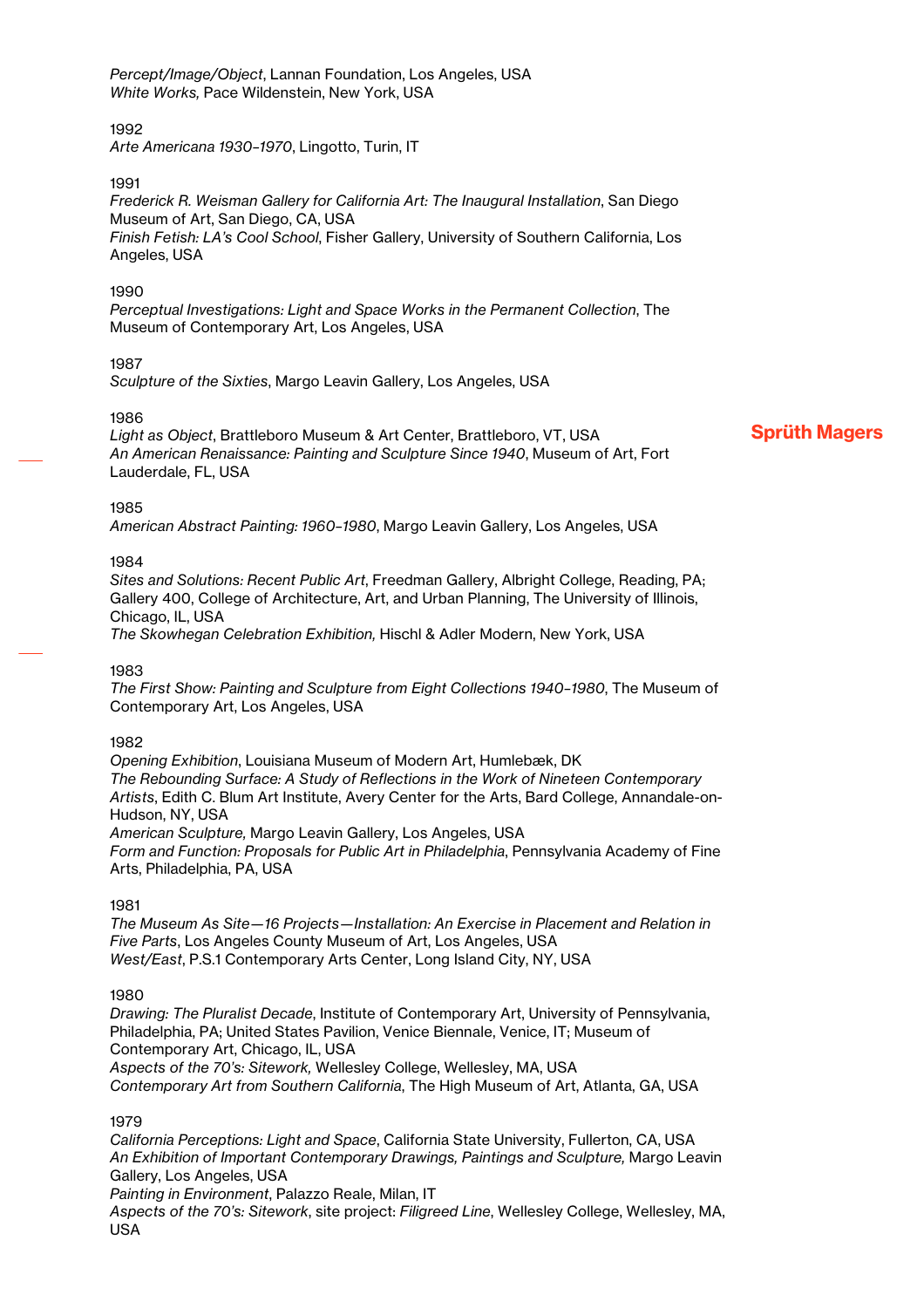*Christo, Di Suvero, Irwin, Segal*, Roy M. Neuberger Museum, State University of New York, Purchase, NY, USA *The Reductive Object: A Survey of the Minimalist Aesthetic in the 1960s*, Institute of Contemporary Art, Boston, MA, USA

# 1978

*Twentieth-Century American Drawings: Five Years of Acquisitions*, Whitney Museum of American Art, New York, USA

#### 1077

*A View of a Decade*, Museum of Contemporary Art, Chicago, IL, USA *Less is More: An Exhibition of Minimal Painting,* Sidney Janis Gallery, New York, USA

#### 1976

*American Artists: A New Decade*, Fort Worth Art Museum, Fort Worth, TX, USA *Painting and Sculpture in California: The Modern Era*, San Francisco Museum of Art, San Francisco, CA; National Collection of Fine Arts, Washington, D.C., USA *Three Decades of American Art (Whitney Museum)*, Seibu Museum of Art, Tokyo, JP *Projects for PCA*, Philadelphia College of Art, Philadelphia, PA, USA *Critical Perspectives in American Art*, Fine Arts Center Gallery, University of Massachusetts, Amherst, MA; 37th Venice Biennale, Venice, IT *Ambiente/Arte*, The 37th La Biennale di Venezia, Padiglione centrale ai giardini di Castello, Venice, IT

*Two Hundred Years of American Sculpture*, Whitney Museum of American Art, New York, USA

*The Last Time I Saw Ferus*, Newport Harbor Art Museum, CA, USA

# 1975

*University of California, Irvine, 1965–75*, La Jolla Museum of Contemporary Art, La Jolla, CA, USA

*A View Through*, California State University Art Galleries, Long Beach, CA, USA

# 1974

*Art Now 1974*, John F. Kennedy Center for the Performing Arts, Washington, D.C., USA *Illumination and Reflection*, Whitney Museum of American Art, New York, USA *Some Recent American Art*, International Council of The Museum of Modern Art, New York, USA; National Gallery of Victoria, Melbourne; Art Gallery of New South Wales, Sydney; Art Gallery of South Australia, Adelaide; West Australian Art Gallery, Perth, AU; City of Auckland Art Gallery, Auckland, NZ

#### 1973

*American Art: Third Quarter Century*, Seattle Art Museum, Seattle, WA, USA *Art in Space: Some Turning Points*, Detroit Institute of Arts, Detroit, MI, USA *The Betty and Monte Factor Family Collection*, Pasadena Art Museum, Pasadena, CA, USA *Works in Spaces: Stephen Antonakos, Ronald Bladen, Sam Gilliam, Robert Irwin, Dorothea Rockburne,* San Francisco Museum of Art, San Francisco, CA, USA

#### 1972

*The State of California Painting*, Govett-Brewster Art Gallery, New Plymouth; Waikato Museum of Art and History, Hamilton; Auckland City Art Gallery, Auckland; National Art Gallery, Wellington; Dunedin Public Library, Dunedin, NZ *USA: West Coast,* Kunstverein Hamburg, Hamburg; Kunsverein Hannover, Hannover;

Kölnischer Kunstverein, Cologne; Württemmbergischer Kunstverein, Stuttgart, DE

# 1971

*New Works from the Walker Art Center*, Henry Art Gallery, University of Washington, Seattle, WA, USA *Eleven Los Angeles Artists*, Hayward Gallery, London, UK; Palais des Beaux Arts, Brussels, BE; Kunstverein, Berlin, DE *Works for New Spaces*, Walker Art Center, Minneapolis, MN, USA *Art and Technology*, Los Angeles County Museum of Art, Los Angeles, USA *32nd Biennial Exhibition of Contemporary American Painting*, Corcoran Gallery of Art, Washington, D.C., USA *Transparency, Reflection, Light, Space: Four Artists*, University of California Art Galleries, Los Angeles, USA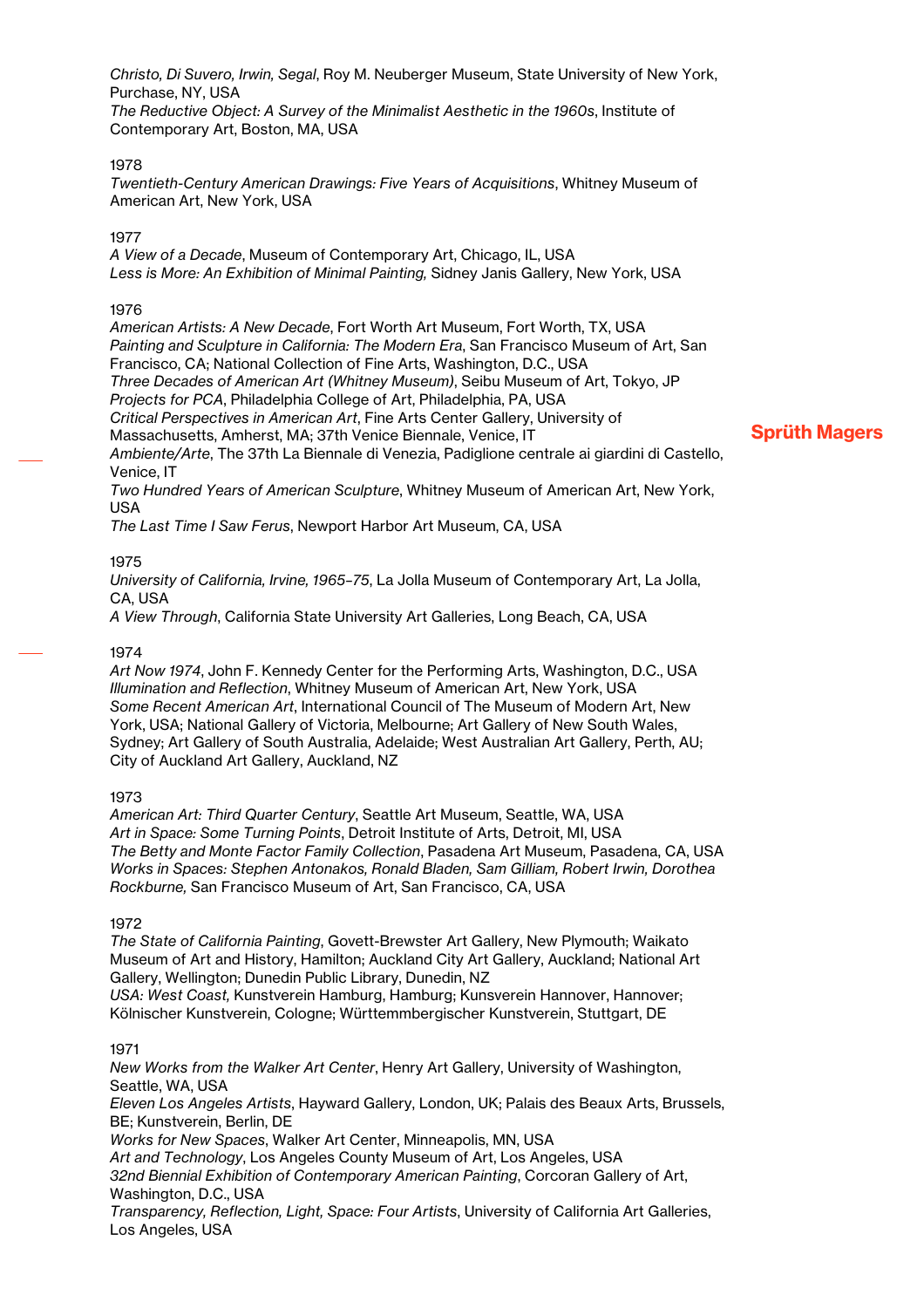*A Decade of California Color*, The Pace Gallery, New York, USA *Looking West 1970*, Joslyn Art Center, Omaha, NE, USA *Permutations: Light and Color*, Museum of Contemporary Art, Chicago, IL, USA *Larry Bell, Robert Irwin, Doug Wheeler*, The Tate Gallery, London, UK *69th American Exhibition*, Art Institute of Chicago, Chicago, IL, USA

# 1969

*West Coast 1945–1969*, Pasadena Art Museum, Pasadena, CA; City Art Museum of St. Louis, St. Louis, MO, USA; Art Gallery of Ontario, Ottawa, CAN; Fort Worth Art Center, Fort Worth, TX, USA *Kompas 4: West Coast U.S.A.*, Stedelijk Van Abbemuseum, Eindhoven, NL *Robert Irwin - Doug Wheeler, 1969*, Fort Worth Art Center, Forth Worth, TX, USA; Stedelijk Museum, Amsterdam, NL *The George Waterman Collection*, Museum of Art, Rhode Island School of Design, Providence, RI, USA

# 1968

*Late 50s at the Ferus*, Los Angeles County Museum of Art, Los Angeles, USA *Untitled, 1968: A National Invitational Exhibition*, San Francisco Museum of Art, San Francisco, CA, USA *Six Artists, Six Exhibitions*, Walker Art Center, Minneapolis, MN; Albright-Knox Art Gallery, Buffalo, NY, USA *Documenta 4*, Kassel, DE *Los Angeles 6*, Vancouver Art Gallery, Vancouver, British Columbia, CAN *Gene Davis / Robert Irwin / Richard Smith*, The Jewish Museum, New York, USA

# 1966

*Robert Irwin / Kenneth Price*, Los Angeles County Museum of Art, Los Angeles, USA

# 1965

*The Studs: Moses, Irwin, Price, Bengston*, Ferus Gallery, Los Angeles, USA *VIII Bienal São Paulo*, São Paulo, BR; National Collection of Fine Arts, Smithsonian Institution, Washington, D.C., USA *The Responsive Eye*, The Museum of Modern Art, New York; City Art Museum of St. Louis,

St. Louis, MO; Seattle Art Museum, Seattle, WA; Pasadena Art Museum, Pasadena, CA; Baltimore Museum of Art, Baltimore, MD, USA

# 1964

*Seven New Artists*, Sidney Janis Gallery, New York, USA *Some New Art from Los Angeles*, San Francisco Art Institute, San Francisco, CA, USA *The Studs*, Ferus Gallery, Los Angeles, USA

# 1963

*Altoon, Bell, Bengston, DeFeo, Irwin, Kauffman, Lobdell, Mason, Moses, Price, Ruben, Ruscha*., Ferus Gallery, Los Angeles, USA

# 1962

*Fifty California Artists*, Whitney Museum of American Art, New York; Walker Art Center, Minneapolis, MN; Albright-Knox Art Gallery, Buffalo, NY; Des Moines Art Center, Des Moines, IA

*Pacific Profile of Young West Coast Painters*, Pasadena Art Museum, Pasadena, CA; Salt Lake Art Center, Salt Lake City, UT; Portland Art Museum, Portland, OR; Lower Columbia Junior College, Longview, WA; Fresno Art Museum, Fresno, CA; Art Center, La Jolla, CA; Henry Art Gallery, University of Washington, Seattle, WA; San Jose State College, San Jose, CA, USA

# 1961

Group Exhibition, Ferus Gallery, Los Angeles, USA

1960

*Artists of Los Angeles and Vicinity: 1960 Annual Exhibition*, Los Angeles County Museum of Art, Los Angeles, USA Group Exhibition, Ferus Gallery, Los Angeles, USA *Fifty Paintings by Thirty-Seven Artists of the Los Angeles Area*, University of California Art Galleries, Los Angeles, USA

# 1970